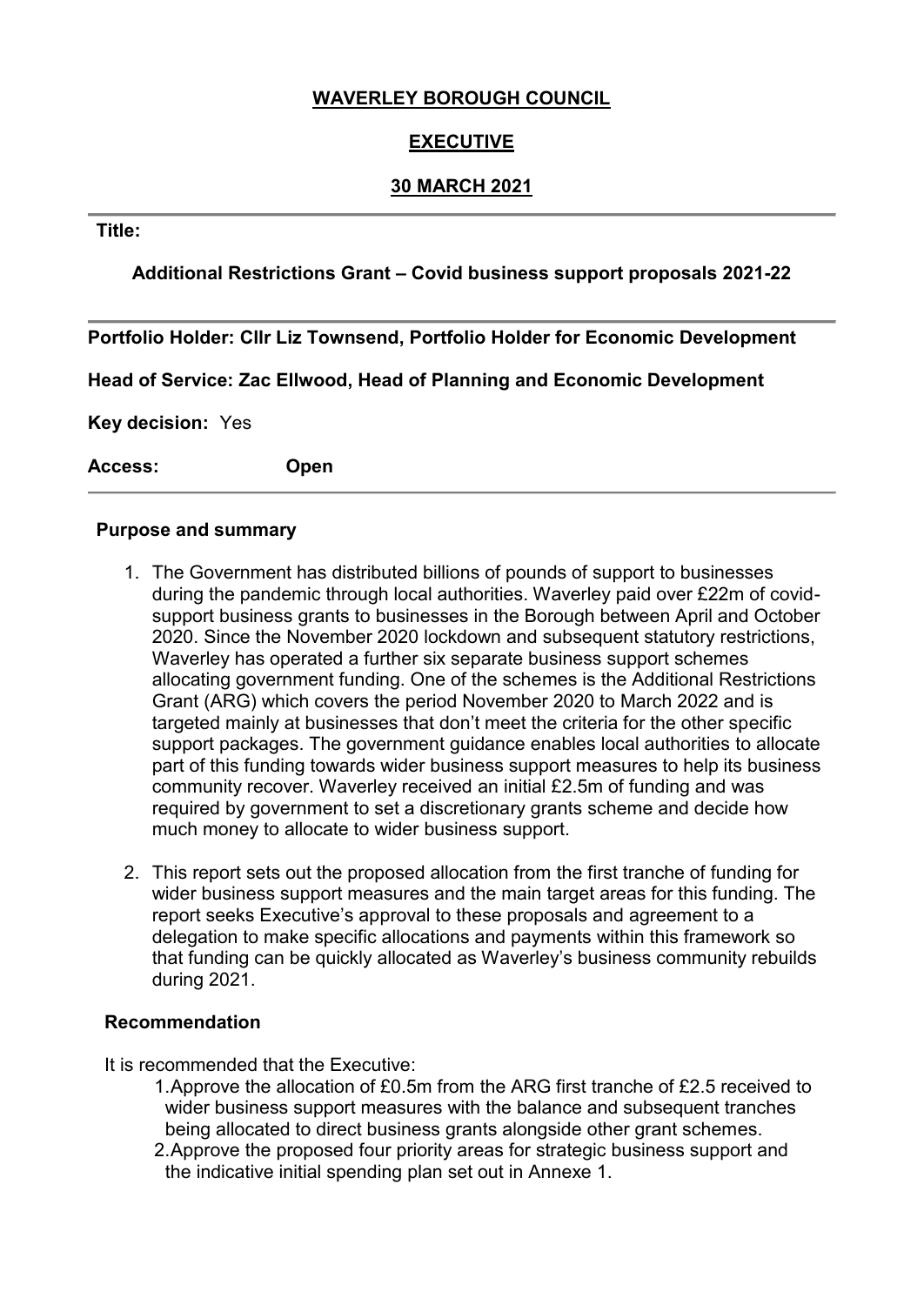- 3.Delegate to the Strategic Director in consultation with the portfolio holders for finance and economic development, the spending of the wider support funding on specific business support projects and initiatives during 2021/22, having regard to the plan set out at Annexe 1.
- 4.Request officers to monitor activity and spending and report to councillors as part of the quarterly performance reports to Overview and Scrutiny Committee and the Executive and to review the agreed proposals in six months, seeking approval if material changes are required.

# **Reason for the recommendation**

3. The impact on the economy on certain sectors has been considerable and this money enables Waverley Borough Council to work in a more strategic ways to assist recovery and long term support to local businesses and employment. The delegation requested will enable speedy utilisation of these vital government funds to support businesses where it is most needed. These proposals are in addition to the significant package of grants being awarded by Waverley through the government's various covid support schemes.

## **Background and detailed proposals**

4. With Covid-19, the borough's largest sectors of employment retail, tourism and hospitality were shut almost overnight (figure 1), which led to vulnerabilities in the economy (Economic development covid action plan 2020-21). They, with other sectors such as the arts, have since experienced two further lockdowns which have increased the challenge on their business viability, further details set out in annexe 2.



Figure 1 - Number of businesses in Waverley in most hard hit sectors.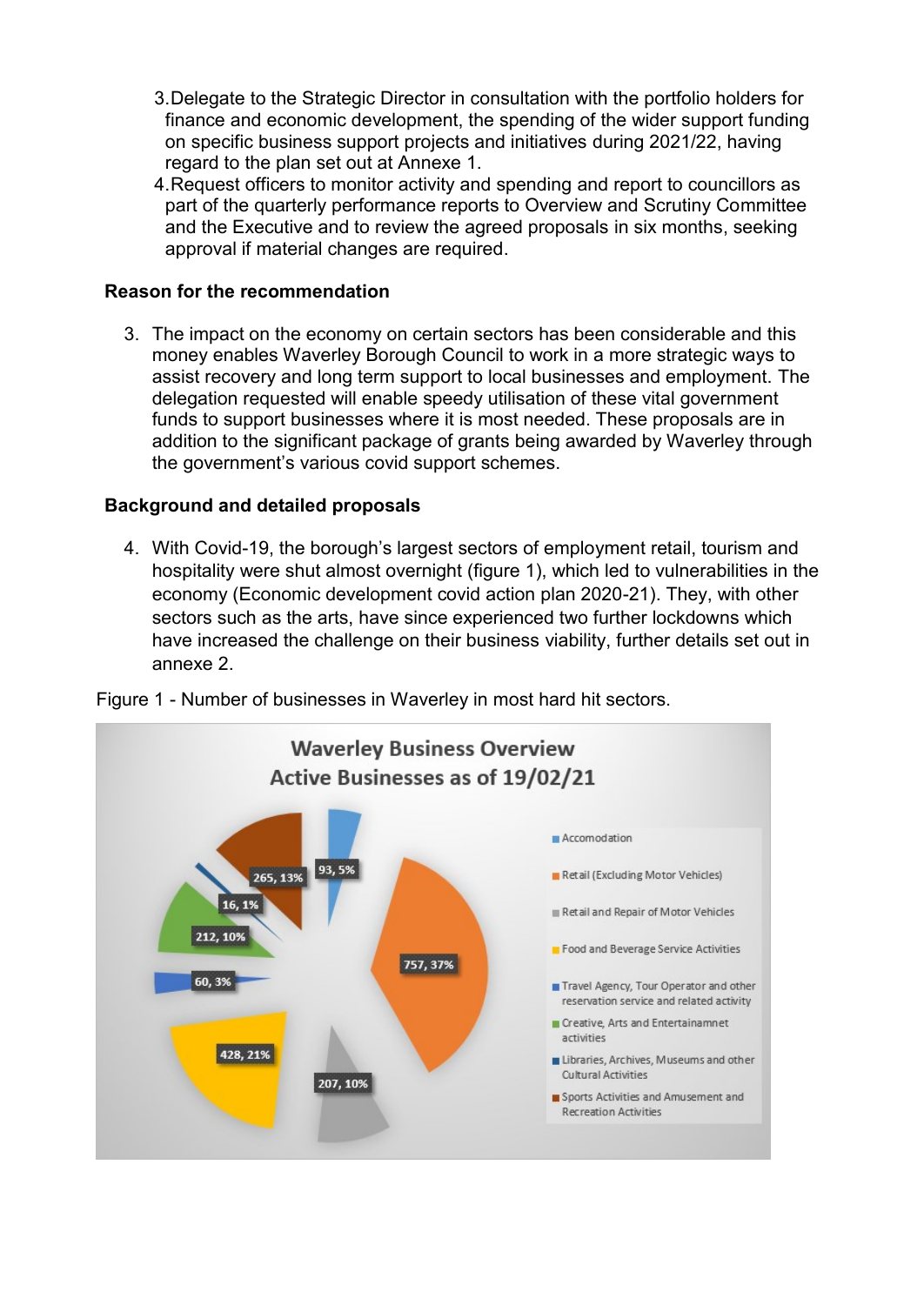- 5. Waverley businesses impacted by the pandemic have been awarded over £30 million in business support grants during this period, including payments totalling £1.4m from Waverley's initial allocation of £2.5m Additional Restrictions Grant. In addition to direct grants, local authorities may use ARG funding in any way that provides business support, so long as businesses themselves are the beneficiaries of funding. Each local authority can determine its own level of funding for this purpose. It is proposed that Waverley sets aside 20% (£500k) of the first tranche ARG funding for wider business support measures in the Borough.
- 6. The government has outlined in detailed guidance and FAQs how these monies can be allocated and make specific reference to the following:
	- LAs can use the wider business support to help those affected by the pandemic
	- LAs may use ARG funding in any way that provides business support, so long as the businesses are the beneficiaries of the funding
	- LAs can provide funding to support new start ups
	- ARG can be used to employ new staff provided that they are employed for the sole purpose of providing outward facing business support/development projects as part of the delivery of the ARG
	- ARG can be spent on advice and guidance for businesses, skills training to support their ability to trade in changed circumstances etc.
	- LAs must follow their own procurement rules
	- This grant is to be spent by March 2022.
- 7. This is an important opportunity to directly support local businesses and boost local economic recovery - with the support and resources needed to have impact and this report suggests the spending of the allocated monies.

# **Proposed priority areas for business support**

- 8. Economic prosperity is impacted by many factors, many beyond the reach of the local authority. Economic development business support can offer some value to the business community. Based on business research and intelligence, the economic development covid action plan 2020-21, economic strategy 2018-32 and partners we would suggest the following interventions to reach as many businesses as possible. Aiming to reach at least 50% in each sector.
- 9. These initial activities have been cost benefit assessed as much as possible. Future business intelligence may suggest new projects and activities to support identified key priority areas.
	- $\triangleright$  Targeted support for key sectors Retail/ tourism- visitor economy/ hospitality/ leisure/ events
	- $\triangleright$  Business diversification and start up
	- $\triangleright$  Digital connectivity
	- $\triangleright$  Business intelligence
- 10. More detail is included in Annexe 1 including a range of proposed specific initiatives that have been identified through discussion with the business community. Indicative costings are also shown for information.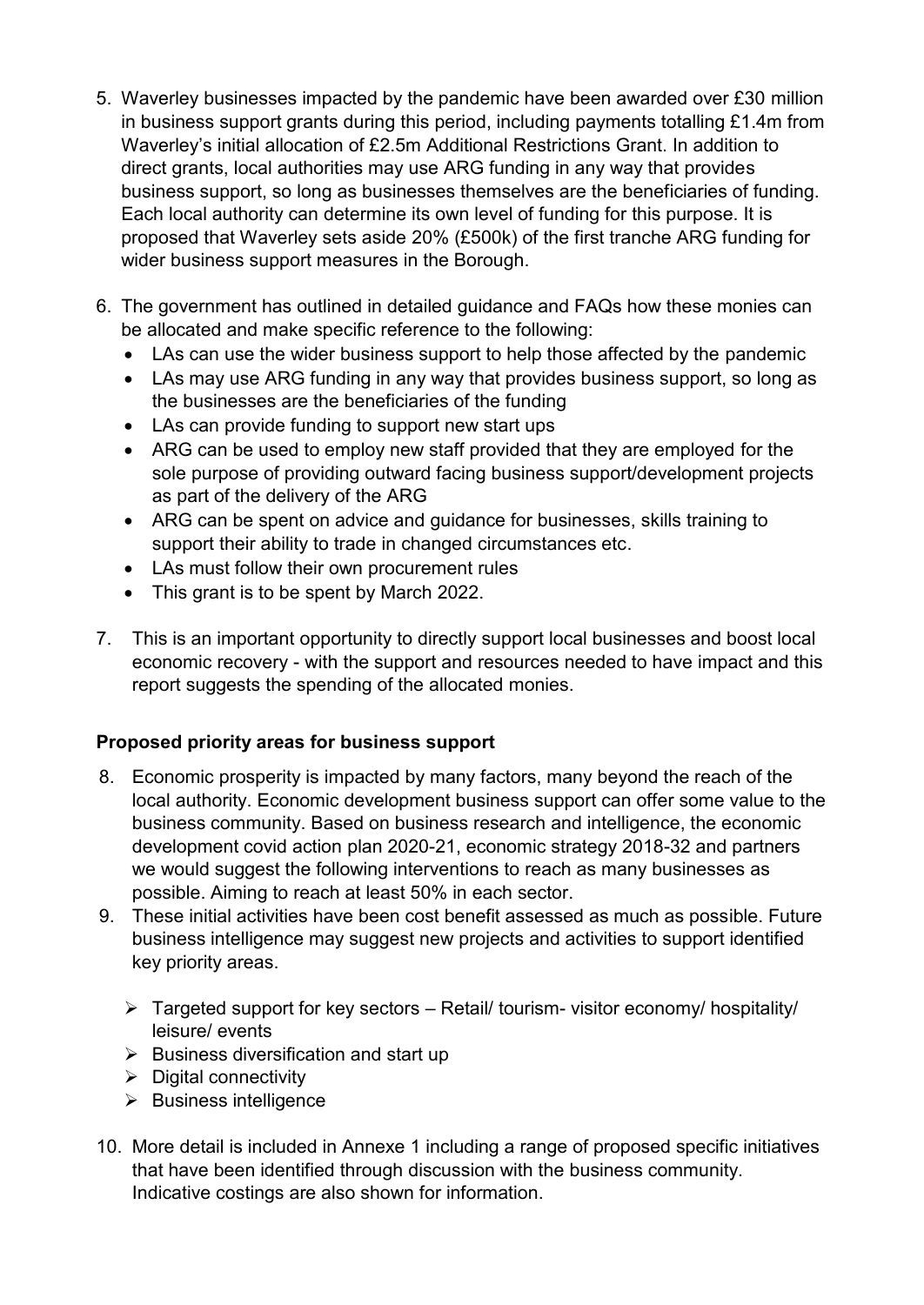11. These activities will be reviewed in six months, once key sectors of the economy have reopened and problem areas, and opportunities, further identified. This plan needs to be fluid and flexible so that Waverley can respond to the changing demands during the recovery period and can target support to the 'cliff-edges' when other government support eg furlough, tapers down and eventually withdrawn.

## **Relationship to the Corporate Strategy and Service Plan**

WBC Corporate Plan 2020-25. Strategic priority to supporting a strong, resilient local economy

Service Plan Planning and Economic Development 2021-24 - SP21/22 P21. Successful delivery of strategic priorities through expenditure of corporately- apportioned Additional Restrictions Grant (ARG) funding

## **Implications of decision**

#### **Resource (Finance, procurement, staffing, IT)**

*.* The wider business support proposals in this report will be funded entirely from government grant. Provided that it is spent in accordance with government guidance, it will not be subject to a clawback.

#### **Risk management**

Review of activities at six months point to realign funding support activities once local economy reopened fully, with new gaps and opportunities.

## **Legal**

"Waverley must allocate the Additional Restrictions Grant (ARG) in accordance with the "Additional Restrictions Grant - Guidance for Local Authorities (updated 4 March 2021)" issued by the Department for Business, Energy and Industrial Strategy. National and local Covid restrictions are legally binding restrictions imposed where the Secretary of State for Health and Social Care requires the closure of businesses under regulations made using powers in Part 2A of the Public Health (Control of Diseases) Act 1984. Local authorities are responsible for delivering the ARG funding, along with monitoring and reporting. Local authorities are also responsible for ensuring appropriate measures are put in place to mitigate against the risk of fraud and payments in error."

## **Equality, diversity and inclusion**

There are no direct equality, diversity or inclusion implications in this report. Equality impact assessments are carried out when necessary across the council to ensure service delivery meets the requirements of the Public Sector Equality Duty under the Equality Act 2010.

Thorough efforts to be made to communicate support available to women and BAME businesses.

#### **Climate emergency declaration**